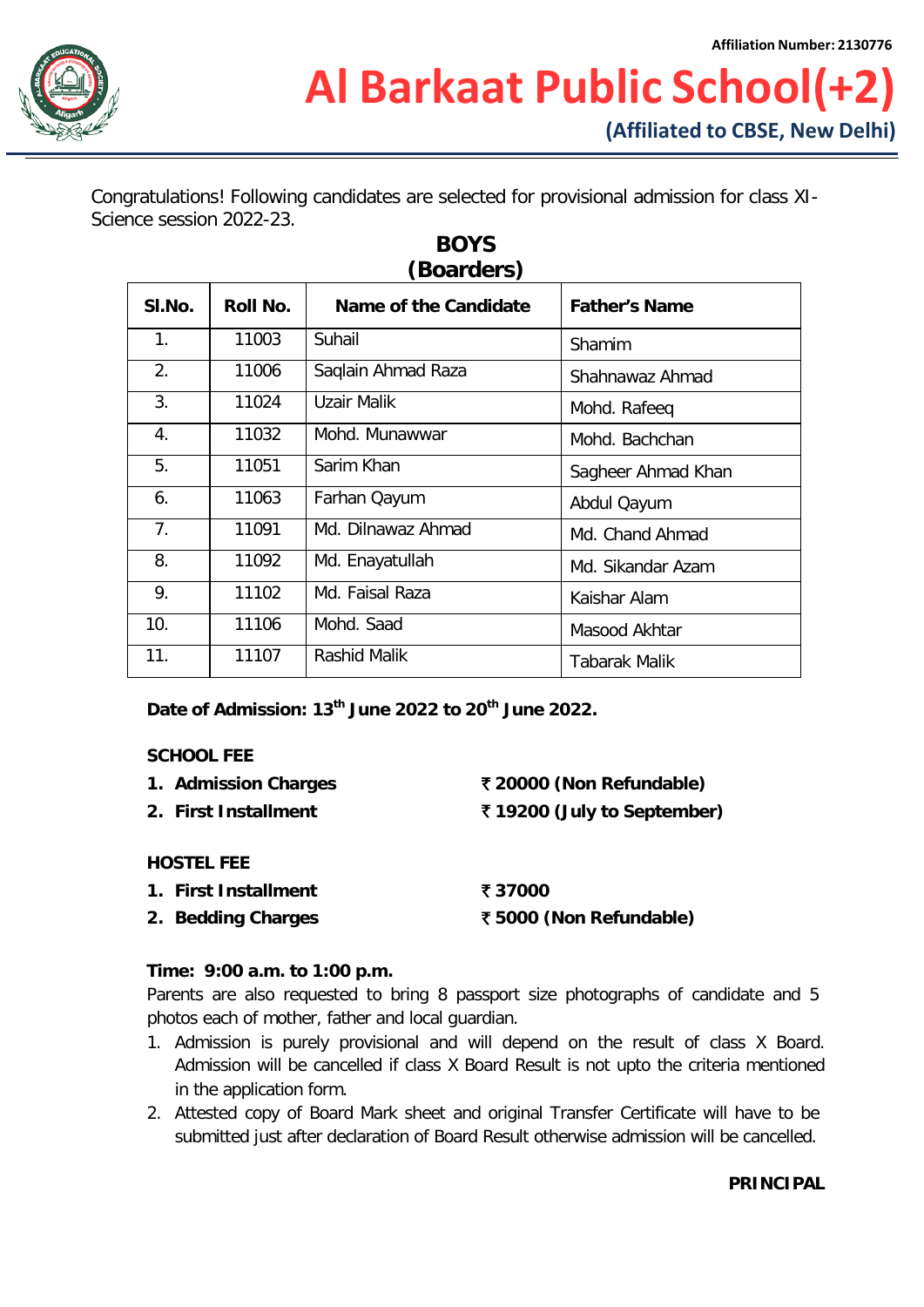Congratulations! Following candidates are selected for provisional admission for class XI-Commerce session 2022-23.

| SI.No. | Roll No. | Name of the Candidate | <b>Father's Name</b> |
|--------|----------|-----------------------|----------------------|
| 1.     | 12001    | Nijakat Ali           | Liyakat Ali          |
| 2.     | 12008    | Mohd. Saim            | Mo. Arif             |
| 3.     | 11004    | Mohd. Faisal          | Mohd. Sajid          |

# **BOYS**

**Date of Admission: 13th June 2022 to 20th June 2022.**

## **SCHOOL FEE**

- **1. Admission Charges** ` **20000 (Non Refundable)**
- 

**2. First Installment** ` **17500 (July to September)**

# **HOSTEL FEE**

- **1. First Installment** ` **37000**
- **2. Bedding Charges** ` **5000 (Non**

# **Refundable) Time: 9:00 a.m. to 1:00 p.m.**

Parents are also requested to bring 8 passport size photographs of candidate and 5 photos each of mother, father and local guardian.

- 1. Admission is purely provisional and will depend on the result of class X Board. Admission will be cancelled if class X Board Result is not upto the criteria mentioned in the application form.
- 2. Attested copy of Board Mark sheet and original Transfer Certificate will have to be submitted just after declaration of Board Result otherwise admission will be cancelled.

## **PRINCIPAL**